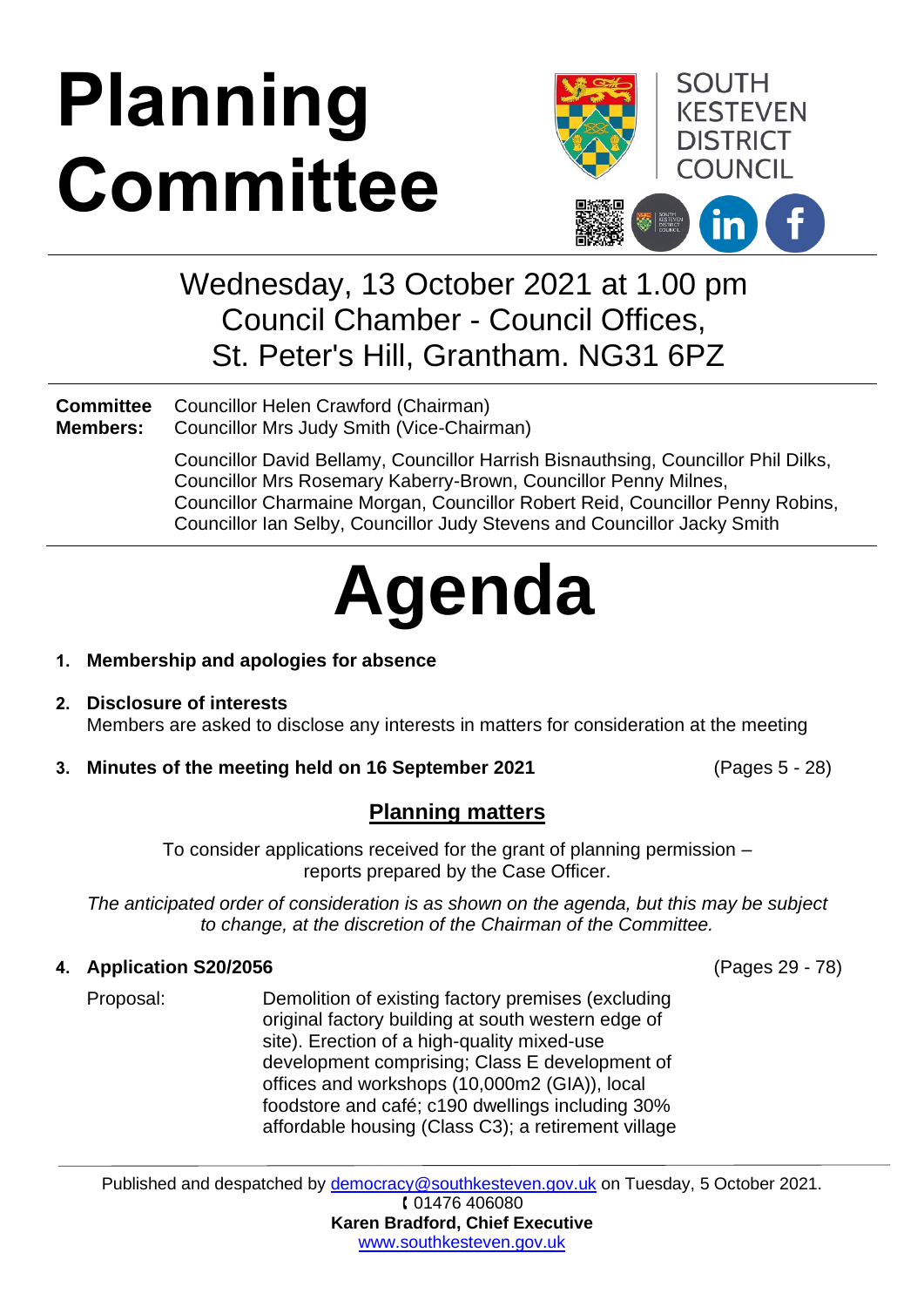including ancillary facilities (Class C2); public open space including strategic landscaping at the eastern end of the site; and all associated infrastructure. Means of access provided off Barnack Road through adaptation of existing vehicular access points as necessary. Secondary pedestrian and cycle access via Edgar Gardens Location: Land north of Barnack Road, Stamford, Lincolnshire Recommendation: 1. That the Assistant Director - Planning is authorised to APPROVE the application subject to the conditions set out at the end of this report and subject to completion of a Section 106 planning Agreement securing the requirements specified in the developer contributions section of the report. Where the S106 obligation has not been concluded prior to the Committee, a period not exceeding twelve weeks after the date of the Committee shall be set for the completion of that obligation 2. In the event that the agreement has not been

concluded within the twelve-week period and where, in the opinion of the Assistant Director - Planning, there are no extenuating circumstances which would justify a further extension of time, the related planning application shall be refused planning permission for the appropriate reason(s) on the basis that the necessary criteria essential to make what would otherwise be unacceptable development acceptable have not been forthcoming

#### **5. Application S21/1425**

(Pages 79 - 93)

| Proposal:       | Change of use to dog exercise paddock,<br>reinstatement of a vehicular access and erection of<br>two wooden shelters |
|-----------------|----------------------------------------------------------------------------------------------------------------------|
| Location:       | Oaklands, Main Street, Ingoldsby, NG33 4HA                                                                           |
| Recommendation: | That the application is approved conditionally                                                                       |

#### **6. Application S21/0420**

| <b>Application S21/0420</b> |                                                                                                                                                                                                                            | (Pages 95 - 138) |
|-----------------------------|----------------------------------------------------------------------------------------------------------------------------------------------------------------------------------------------------------------------------|------------------|
| Proposal:                   | Partial demolition of Social Club; proposed 2-storey<br>rear extension and roof extension. Change of use<br>from A4 Drinking Establishment and D2 Assembly<br>Hall to C3 residential use to create 15 residential<br>units |                  |
| Location:                   | 95A Westgate, Grantham, NG31 6LE                                                                                                                                                                                           |                  |
| Recommendation:             | That the application is approved conditionally and<br>subject to the completion of a Section 106                                                                                                                           |                  |

**7. Any other business, which the Chairman, by reason of special circumstances, decides is urgent**

Agreement